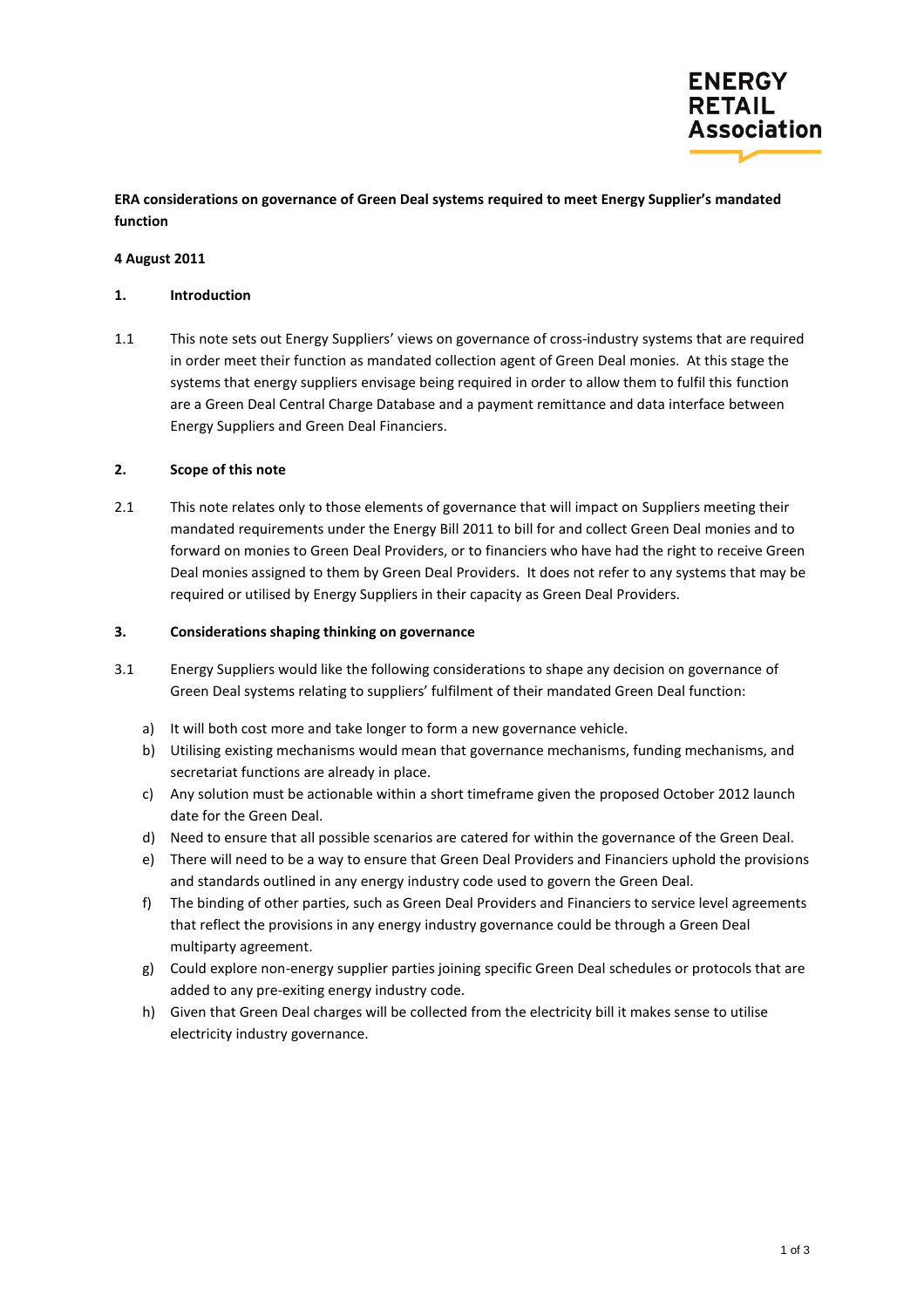

## **4. Considerations on specific governance mechanisms**

#### *The Master Registration Agreement*

4.1 The Master Registration Agreement (MRA) currently provides a governance mechanism to manage the processes established between electricity suppliers and distribution companies to enable electricity suppliers to transfer customers.

#### *The MRA as a governance vehicle for the Green Deal*

4.2 It is felt that the MRA has the following advantages and disadvantages as a governance vehicle for the Green Deal.

### *Advantages of the MRA*

- All licenced electricity suppliers are parties to the MRA.
- There is already a mechanism that determines suppliers' contributions to fund the MRA.
- Because a customer's ability to change supplier is the main reason that industry wide Green Deal systems are required, the MRA – which exists to facilitate change of supply - could be a natural place for Green Deal Governance to sit.
- Allows for meter point orientated administration.

# *Disadvantages of the MRA*

• It is not a consumer facing document.

# *How use of the MRA would work*

- 4.3 In order to be able to incorporate Green Deal into the MRA there would have to be changes to the Master Registration Agreement itself.
- 4.4 DECC would first need to provide MRA with the *vires* to allow the MRA Executive Committee to raise the changes to the code through secondary legislation.
- 4.5 Following such legislation, or potentially following some kind of memorandum of understanding from DECC in advance of the required legislation being passed, the MRA Executive Committee would have to raise changes to the MRA.
- 4.6 At the same time as the MRA changes are being raised, a procurement process could get underway to procure Green Deal services.
- 4.8 It is not possible to go into further detail in relation to exactly how an MRA role in governance would work until there is more clarity around the system architecture. This includes any determination on its role alongside or in concert with any Green Deal multiparty agreement.